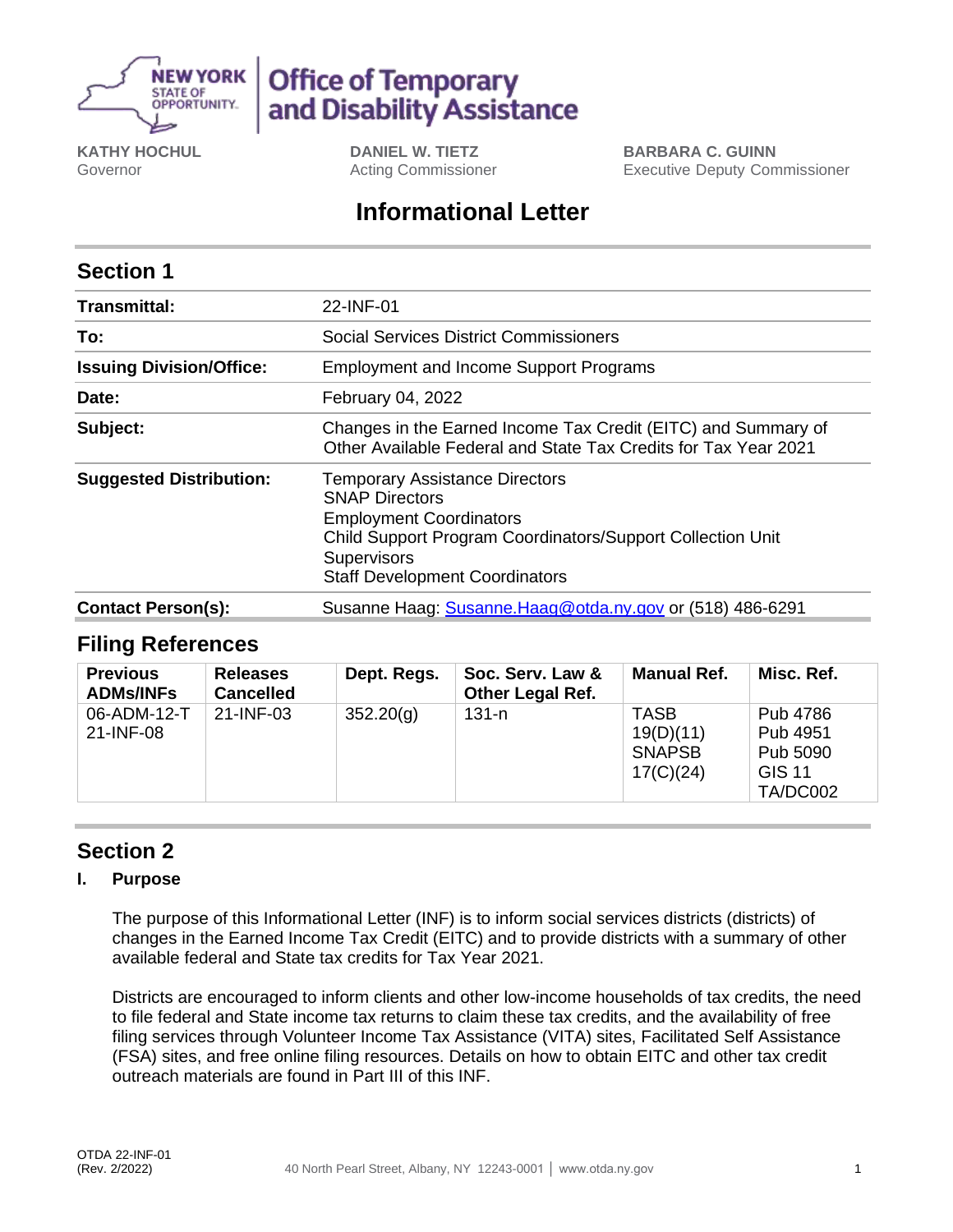#### **II. Background**

The EITC represents a significant potential tax benefit and valuable work support for low to moderate income households with earned income. As in previous years, New York State, New York City and federal EITCs are considered exempt both as income and as a resource for purposes of Temporary Assistance (TA), Supplemental Nutrition Assistance Program (SNAP) and Home Energy Assistance Program (HEAP) eligibility.

These tax credits are an important anti-poverty tool which can dramatically increase the economic resources available to eligible lower-income workers. Workers who qualify for EITCs and file both State and federal tax returns can receive tax credits totaling as much as \$8,746 (or \$9,083 if including New York City EITC). In addition, households that qualified but failed to claim EITCs may file retroactively for up to three prior years.

The program implications of EITC and other tax credits on TA and SNAP are detailed in [GIS 11](http://otda.state.nyenet/dta/resources/GIS/11dc002.pdf)  [TA/DC002.](http://otda.state.nyenet/dta/resources/GIS/11dc002.pdf)

It is estimated that each year up to 25 percent of those eligible fail to claim their credit, either because they are unaware it is available to them or don't know how to obtain it. OTDA's goal is to reach as many eligible low-income taxpayers as possible. Target populations should include:

- Those receiving TA, SNAP or HEAP benefits who had paid employment during 2021, particularly newly employed individuals who have little or no previous work experience and may not be familiar with the EITC and other available tax credit benefits;
- Working non-parent relative caregivers who are raising EITC-eligible children in their home;
- Eligible non-citizen households that may mistakenly believe they are ineligible for EITCs.

EITCs can significantly increase available income for a low-income wage earner, potentially adding more than one-third to that person's earnings. Therefore, it is important for district staff to discuss the benefits of EITCs and encourage households to file. District staff should also encourage households to take advantage of available VITA sites for free tax preparation assistance or FSA sites to complete and file taxes on their own.

#### **III. Tax Credit Information**

#### **EARNED INCOME TAX CREDIT**

The maximum credits for TY2021 have increased and are as follows:

- Three or more qualifying children  $$6,728$  (Federal) +  $$2,018$  (State) =  $$8,746$
- Two qualifying children \$5,980 (Federal) +  $$1,794$  (State) =  $$7,774$
- One qualifying child  $$3,618$  (Federal) +  $$1,085$  (State) =  $$4,703$
- No qualifying children \$1,502 (Federal) + \$163 (State) = \$1,665

The qualifying earned and adjusted gross income limits for EITCs have increased and are as follows:

- Three or more qualifying children: \$51,464 (or \$57,414 if married filing jointly)
- Two qualifying children: \$47,915 (or \$53,865 if married filing jointly)
- One qualifying child: \$42,158 (or \$48,108 if married filing jointly)
- No qualifying children: \$21,430 (or \$27,380 if married filing jointly). For New York State the income limits are \$15,980 (or \$21,920 if married filing jointly).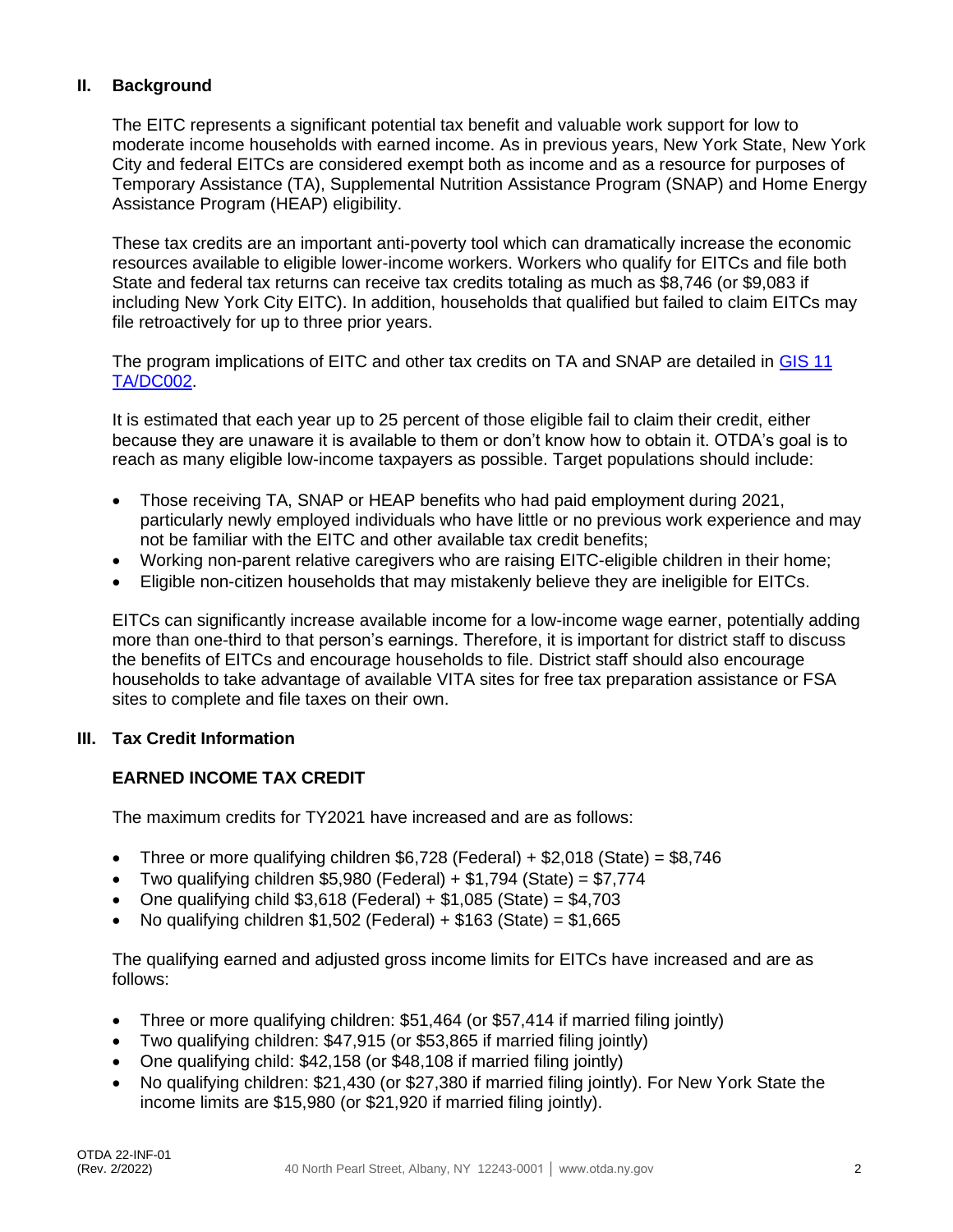**Please note:** The federal tax filer's investment income cannot exceed \$10,000 for TY2021. The New York State EITC investment income limit cannot exceed \$3,650 and the credit will be reduced by the amount of any household credit used.

#### **NEW YORK CITY EITC**

New York City full-year and part year residents who claim the federal EITC may also be eligible for the New York City EITC. A New York State income tax Form IT-215 must be completed and attached to the State income tax return to claim the State and City credit. The City credit is up to \$336 for an eligible household with three or more qualifying children, up to \$299 for a household with two children, up to \$181 for a household with one child, and up to \$27 for a household with no children.

#### **NONCUSTODIAL PARENT NEW YORK STATE EARNED INCOME CREDIT (noncustodial EIC)**

New York State has a tax credit specifically available as an economic support for low-income noncustodial parents who earned less than \$42,158 in 2021 and who are at least 18 years old. This refundable credit is worth up to \$1,358 and can supplement the earnings of qualified NCPs. A State Form IT-209 Claim for Noncustodial Parent New York State Earned Income Credit must be filed with Form IT-201 to claim the noncustodial EIC. The NCP does not need to provide proof of eligibility. This will be done automatically by OTDA.

To qualify, an NCP must:

- Be a full-year New York resident taxpayer;
- Be 18 years of age or older;
- Be a noncustodial parent and have a child(ren) under 18 years old at the end of the filing year that does not reside with them;
- Have a child support order payable through a New York State Child Support Collection Unit (SCU) for at least one-half of the tax year; and,
- Have paid 100% of the current child support obligation due for any tax year in which the noncustodial EIC is claimed.

Further detail on the noncustodial EIC may be found in [06-ADM-12-T](https://otda.ny.gov/policy/directives/2006/ADM/06-ADM-12-T.pdf) or by visiting: [https://www.childsupport.ny.gov/dcse/non\\_custodial\\_parent\\_services.html.](https://www.childsupport.ny.gov/dcse/non_custodial_parent_services.html)

#### **EITC AND CHILD ONLY CASES**

Child only cases are a significant portion of a district's caseload. Of these, many are non-parent caregiver cases in which the payee is a grandparent or other relative, who is not receiving TA and who has earned income. It is important to note that the children in these cases may meet the definition of "qualified child(ren)" for EITC. OTDA strongly suggests that in cases where the payee has earned income, an effort be made by the district to make these payees aware of potential EITCs and refer them to the IRS website or to a local VITA site where available.

#### **FEDERAL CHILD TAX CREDIT, ADVANCED CHILD TAX CREDIT AND NEW YORK STATE EMPIRE STATE CHILD CREDIT**

The federal Child Tax Credit changed for 2021. If the taxpayer's principal residence was in the United States for more than half of the year, the credit is up to \$3,600 for each qualifying child age 5 and under and \$3,000 for each qualifying child ages 6 through 17 at the end of 2021. The Child Tax Credit may be claimed by filing Form 8812: *Credits for Qualifying Children and other Dependents* with the taxpayer's federal return and is refundable for 2021.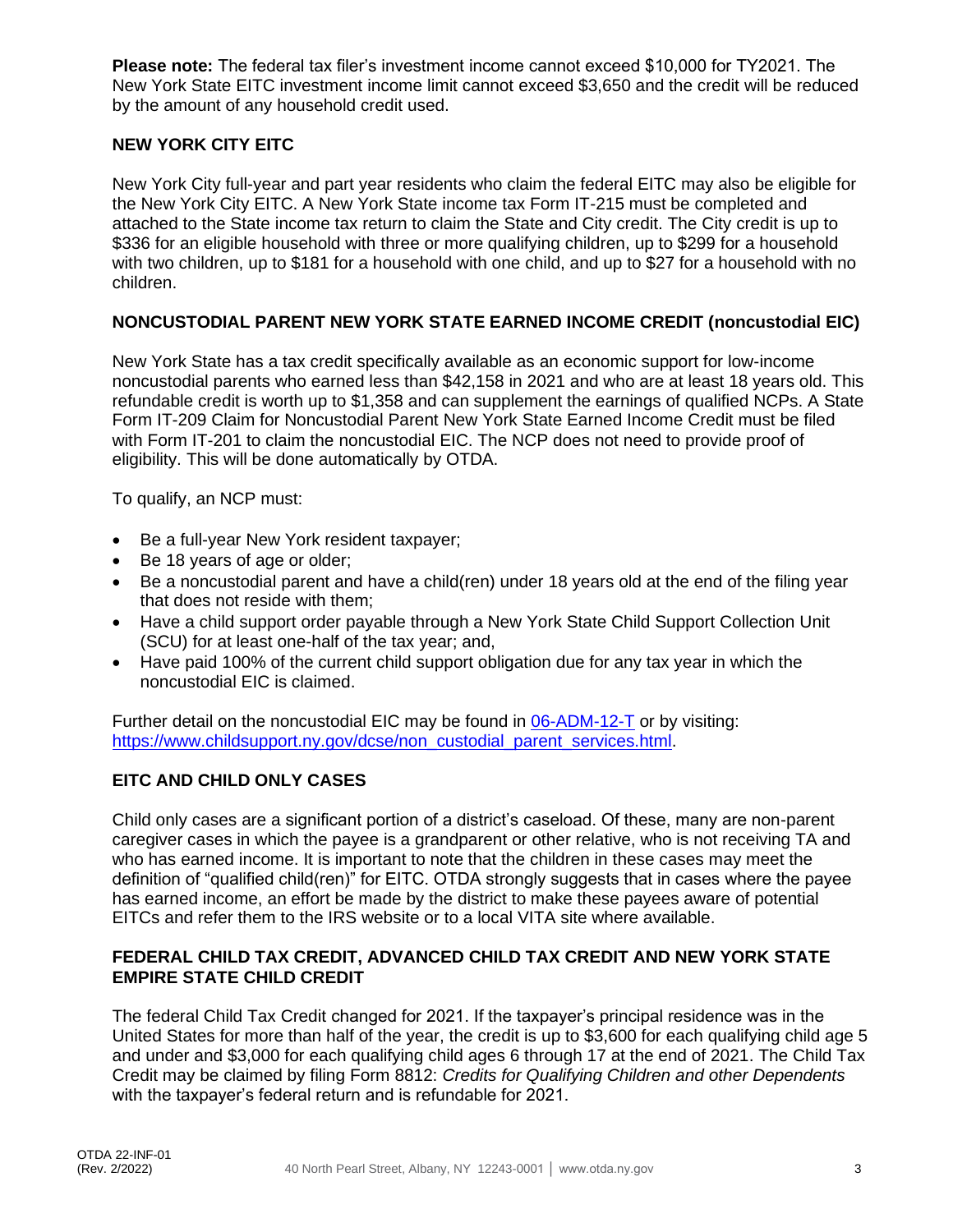In 2021, taxpayers may have received advanced payments of the Child Tax Credit. If the amount of Child Tax Credit exceeds the total amount of advance Child Tax Credit payments, the taxpayer can claim the remainder on their 2021 tax return. If the total amount of advance Child Tax Credit payments exceeds the amount of Child Tax Credit that can properly be claimed for the 2021 tax year, some or all of that excess payment may need to be repaid.

The Empire State Child Credit is a credit for children ages 4-16. Depending on the taxpayer's income, the credit is equal to \$100 to \$330 multiplied by the number of qualifying children. State Form IT-213 is used to claim the credit.

In addition to the EITCs, a working family can potentially claim both the federal Child Tax Credit and the New York State Empire State Child Credit.

#### **CHILD AND DEPENDENT CARE CREDIT**

The federal Child and Dependent Care Credit is a tax benefit that helps a qualifying working family pay for childcare or the care of a spouse or adult dependent that is incapable of caring for themselves. For 2021, the credit is 20% to 50% of the taxpayer expenses (based on earned and adjusted gross income). The expense limit is \$8,000 for one qualified individual or \$16,000 for two or more and is potentially refundable. This means that if the credit exceeds the amount of federal income tax owed, the taxpayer can claim the full amount of the credit, and the amount of credit in excess of the tax liability can be refunded to the taxpayer. The credit may be claimed by completing and attaching Form 2441 to Form 1040.

The New York State Child and Dependent Care Credit is a minimum of 20% and as much as 110% of the pre-2021 federal credit, depending upon the amount of New York State adjusted gross income and is based upon the maximum expense amounts of \$3,000 for one qualifying individual, \$6,000 for two, \$7,500 for three, \$8,500 for four and \$9,000 for five or more. The Form IT-216 is used to claim the State credit. A New York City Child and Dependent Care Credit is also available for New York City residents and may be claimed by using Form IT-216.

For 2021, the federal, New York State and New York City credits are all refundable so that the credit amount that exceeds tax liability is refunded to the taxpayer.

#### **EDUCATION CREDITS**

There are two federal education credits that may be claimed by eligible taxpayers completing federal Form 8863: Education Credits (American Opportunity and Lifetime Learning Credits).

American Opportunity Credit: This credit can be applied to the first four years of postsecondary education. The maximum credit that can be claimed each year per student is \$2,500. Forty percent (40%) of the credit is refundable, which means that a taxpayer may receive up to \$1,000 even if they have no tax liability.

Lifetime Learning Credit: This nonrefundable credit is available to students at any point in postsecondary education and for courses to acquire or improve job skills. The maximum credit is \$2,000 per tax return, regardless of the number of eligible students in the family.

New York State College Tuition Credit or Itemized Deduction: This is a New York State tax credit or itemized deduction for qualified tuition expenses that includes only tuition paid for the undergraduate enrollment or attendance of the student at an institution of higher education. The refundable credit can be as much as \$400 per student for State residents.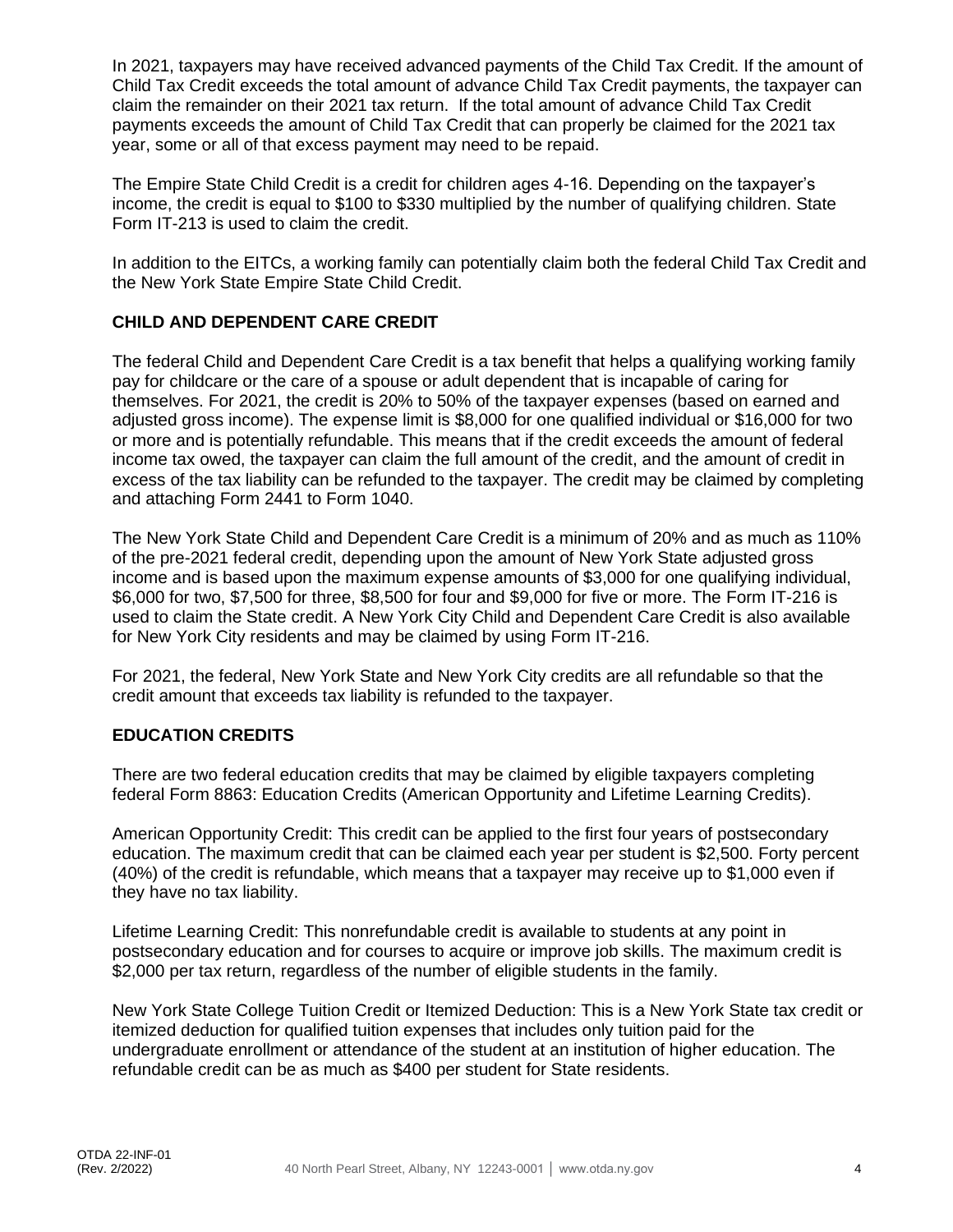For Tax Year 2021, the maximum itemized deduction is up to \$10,000 for each eligible student. The college tuition itemized deduction may offer a greater tax savings if the taxpayer itemized deductions on their State return. Taxpayers should use the worksheets in the instructions (IT-272-I) to compute their deduction and determine if the credit or deduction is better for them.

It is important to note that in addition to the 1098-T, taxpayers should use a student account statement to determine the expenses are correctly attributable to the 2021 tax year.

**IMPORTANT NOTE ON IRS PROCESSING TIMEFRAME:** Due to changes in tax law, the Internal Revenue Service will not begin to process 2021 tax returns with refundable credits such as the Earned Income and/or Child Tax Credit, prior to **February 15, 2022**.

#### **CLAIMING TAX CREDITS FOR PREVIOUS YEARS**

Taxpayers who were eligible for but did not claim federal tax credits for the previous three years (Tax Years 2018, 2019 and 2020) can claim them by completing Form 1040X: Amended U.S. Individual Income Tax Return. If a federal return was not filed, the taxpayer will need to file their taxes using the appropriate forms for that year. Some VITA sites may be able to complete the amendment for the taxpayer. The taxpayer should check with their local VITA site.

**Please note:** Taxpayers who obtain a Social Security number after the tax year are not able to claim EITC for prior years.

New York State credits likewise can be claimed for the previous three years by filing the Form IT-201X. Taxpayers must attach a copy of every attachment (including any New York State credit form) that was submitted with their original return to their amended return, even if it has not changed as a result of the amendment. For the EITC, taxpayers need to complete and submit the IT-215: Claim for Earned Income Credit for the appropriate year.

If a New York State tax return was not filed for the given year, it must be filed at the same time using IT-201: Resident Income Tax return.

#### **FREE TAX PREPARATION, E-FILING AND TAXPAYER ASSISTANCE**

Individuals may obtain specific federal tax information on the IRS Website: [http://www.irs.gov](http://www.irs.gov/) or by calling the IRS toll free at: (800) 829-1040. New York State taxpayer assistance information is available at: [http://www.tax.ny.gov](http://www.tax.ny.gov/) or by calling the New York State Department of Taxation and Finance at: (518) 457-5181. Many workers, especially those new to the workforce, are hesitant to complete tax filings on their own because they are intimidated by the array of forms or are unfamiliar with the process. Workers often seek help from commercial tax preparers and pay a fee for this service, which can significantly reduce the net amount of any refund. In addition, for extra fees and a significantly higher rate of interest, some paid preparers offer refund anticipation loans. Again, these fees reduce the net amount of the refund and should be discouraged in most circumstances in favor of waiting for full tax refunds due.

A preferable alternative is for individuals to have their **tax forms completed and e-filed for free**  through their local VITA sites. The VITA program has operated for over 50 years. These sites offer free tax help to individuals and families with a total income less than \$58,000 for 2021, persons with disabilities, and limited English-speaking taxpayers. From the end of January through April 15, 2022, VITA sites will operate across New York State; however, due to the COVID-19 pandemic, some sites may not open, have reduced capacity, or utilize virtual preparation. Taxpayers should call 211 (if living upstate) or 411 (in NYC), or check the IRS website noted below for available sites in their area.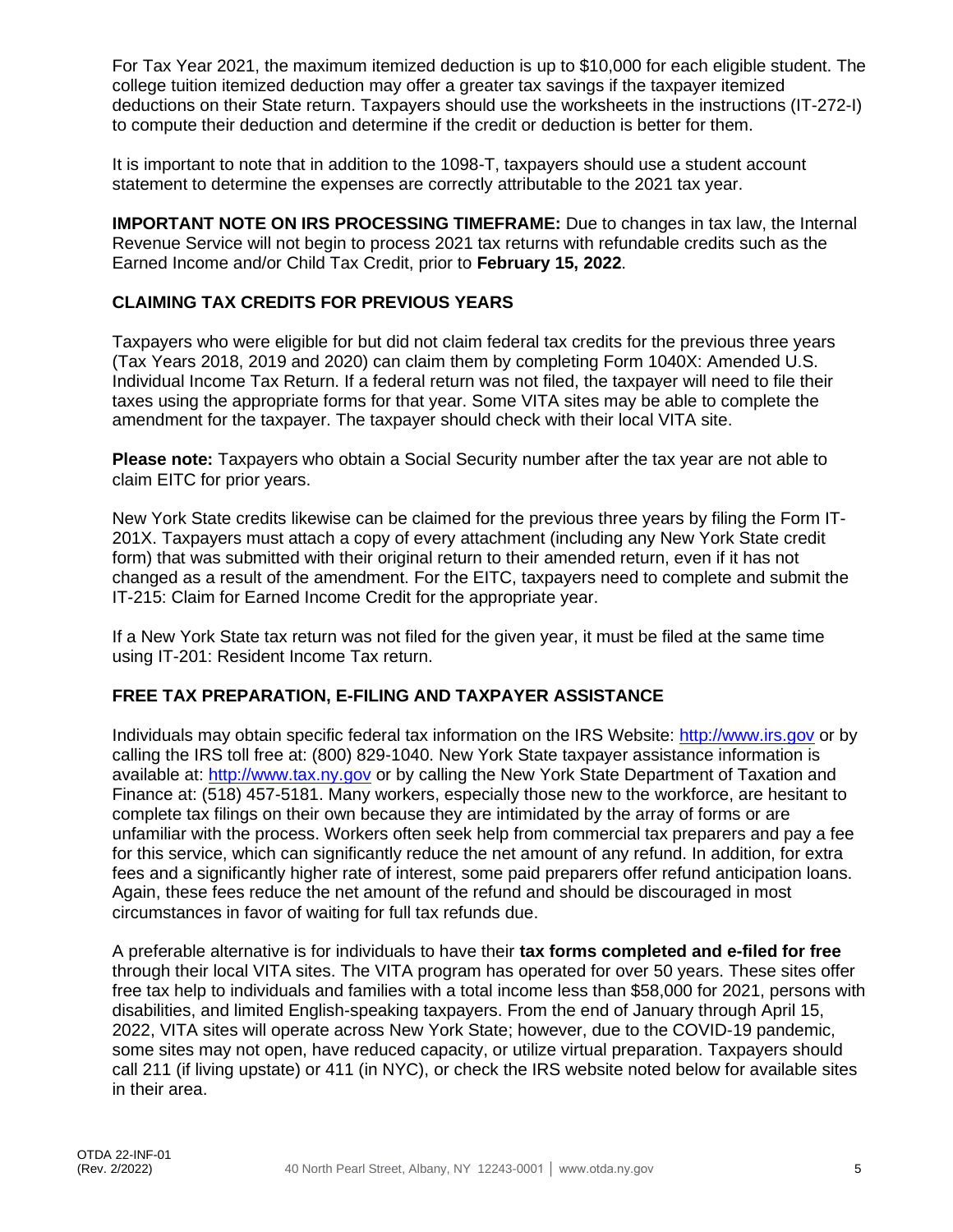Information on local VITA sites can be obtained by calling the toll-free IRS number: (800) 906-9887 or by entering ZIP code information on the IRS website at: [http://www.irs.gov/Individuals/Free-Tax-](http://www.irs.gov/Individuals/Free-Tax-Return-Preparation-for-Qualifying-Taxpayers)[Return-Preparation-for-Qualifying-Taxpayers.](http://www.irs.gov/Individuals/Free-Tax-Return-Preparation-for-Qualifying-Taxpayers) The list maintained by the IRS only includes currently active sites from February through April so taxpayers should check once the filing season has started to find the most updated listing. OTDA recommends that district staff know where VITA sites are located in their county and offer this information when encouraging families to apply for the EITC and other credits.

Taxpayers with annual income of less than \$73,000 can also file both their State and federal tax returns at a Facilitated Self Assistance (FSA) site for free. Due to the pandemic, New York State Department of Taxation and Finance is planning to offer virtual FSA sessions via WebEx in lieu of in person sites. More information will be made available at: [https://www.tax.ny.gov/fsa.](https://www.tax.ny.gov/fsa)

Taxpayers with their own computer can visit and file through: [http://www.myfreetaxes.com.](http://www.myfreetaxes.com/) This includes one federal and up to three state e-file returns. Customers with an income above the limit for free filing will be charged a nominal fee.

#### **OUTREACH AND PROMOTIONAL MATERIALS**

Outreach and promotional materials produced by the Center on Budget and Policy Priorities can be downloaded at: [http://www.eitcoutreach.org.](http://www.eitcoutreach.org/) Flyers and envelope stuffers are available in English and Spanish. Detailed information on tax credits and outreach strategies are available for download.

OTDA and the Department of Taxation and Finance have revised PUB-4786: "*Get All the Credit You Deserve with EITC."* [http://otda.ny.gov/programs/publications/4786.pdf.](http://otda.ny.gov/programs/publications/4786.pdf) This publication provides an overview of the credit, eligibility criteria and income and benefit levels. PUB-4786A: "*Get All the Credit You Deserve with EITC*,"<http://otda.ny.gov/programs/publications/4786A.pdf> is the brochure's corresponding poster. Details regarding how to order these publications are included in the Forms Information section below.

In addition, the OTDA brochure "*Noncustodial Parent – New York State Earned Income Credit*, PUB-5090 (Rev. 10/21) is available at: [https://otda.ny.gov/programs/publications/5090.pdf.](https://otda.ny.gov/programs/publications/5090.pdf)

#### **MyBenefits**

The OTDA website: [http://myBenefits.ny.gov](http://mybenefits.ny.gov/) serves as a single internet portal for users, outside of NYC, to connect with benefits, services and work supports. Site visitors can learn about and be screened for an array of work supports including tax credits, SNAP, HEAP, Women Infants and Children (WIC), health insurance, and school breakfast and lunch programs, or can apply online for SNAP benefits. Households outside of New York City may also apply online for TA and regular HEAP benefits. There are also direct links to "Resources for Working Families," and to the IRS for a list of VITA sites by ZIP code. District staff are strongly encouraged to provide clients with this website or assist them with accessing the site to screen for eligibility for other work supports or to apply for TA, HEAP and SNAP benefits since most taxpayers eligible for one work support are likely eligible for other supports.